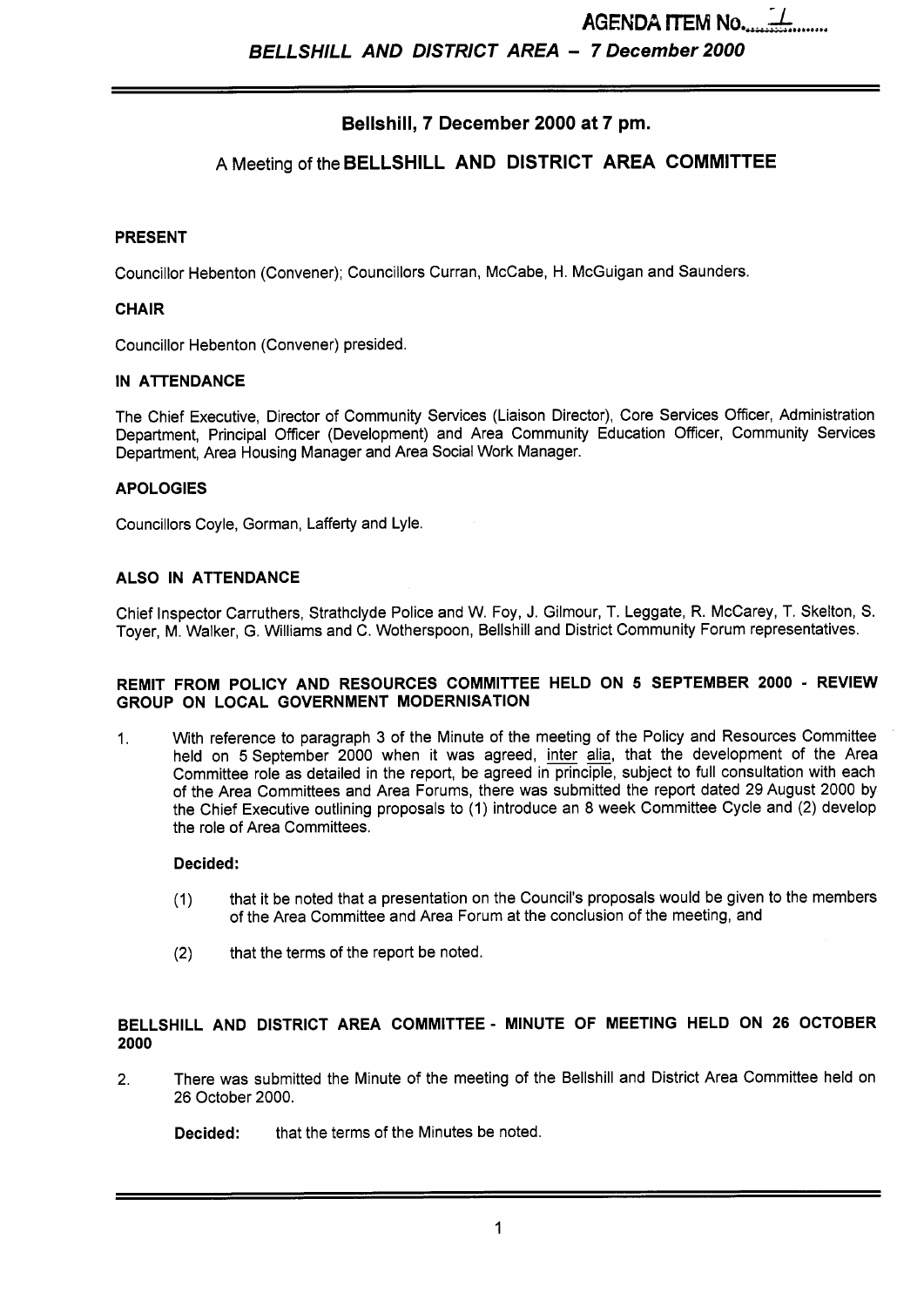### **COMMUNITY COUNCIL MINUTES** - **BELLSHILL COMMUNITY COUNCIL**

- 3. There was submitted the Minute of the meeting of the Bellshill Community Council held on 18 October 2000.
	- **Decided:** that the terms of the Minute be noted.

#### **BELLSHILL AND DISTRICT COMMUNITY FORUM** - **UPDATE**

- **4.** With reference to paragraph 3 of the Minute of the meeting of this Committee held on 26 October 2000, there was submitted a report dated 27 November 2000 by the Liaison Director advising (1) on the up-to-date progress of the Bellshill and District Community Forum; (2) that the Forum held its latest meeting on 23 November 2000, a note of which was appended as Annex 1 to the report, and (3) that in line with the proposals for the amendment to an 8 week Committee cycle the Community Forum had agreed to adopt a similar approach, but will continue to meet 2 weeks prior to the date of the Area Committee.
	- **Decided:** that the contents of the report be noted.

#### **ROAD SAFETY AT HAMILTON ROAD, BELLSHILL AND THE BELLSHILL TRAFFIC MANAGEMENT STUDY**

**5.** With reference to paragraph 5 of the Minute of the meeting of this Committee held on 26 October 2000, regarding road safety at Hamilton Road, Bellshill, when it was agreed that a report be submitted to this meeting (1) in relation to concerns expressed regarding road safety at Hamilton Road, Bellshill, and (2) as to the position with regard to the publication of the Bellshill Road Traffic Survey, there was submitted a report dated 7 December 2000 by the Director of Planning and Environment on road safety at Hamilton Road, Bellshill and the current status of the Bellshill Traffic Management Study.

With regard to (1) Road Safety at Hamilton Road, Bellshill it was indicated (a) that in November 1997 an accident reduction scheme was implemented on Hamilton Road following the identification of a history of injury accidents; (b) that the effectiveness of this scheme is due for assessment in early 2001 by which time it will have been in place for the standard three year period, and (c) that the assessment will be the subject of a report to the Planning and Environment (Roads and Transport Sub-Committee), and (2) the Bellshill Traffic Management Study it was intimated (a) that the study was commissioned by North Lanarkshire Council and the then Lanarkshire Development Agency and the contract awarded to Colin Buchanan and Partners in October 1998; (b) that, for the reasons detailed in the report, the study had been the subject of delays, and (c) that it was anticipated that a final meeting with the consultants will take place early next year and upon reaching a satisfactory conclusion, a report will be submitted to the Planning and Environment (Roads and Transport) Sub-Committee.

Councillor H. McGuigan (1) expressed his disappointment at the delay in the completion of the Traffic Management Study, and (2) stressed the need to complete the study as expeditiously as possible.

**Decided:** that the position be noted in relation to the completion of (a) the scheme at (1) above, and (b) the study at (2) above.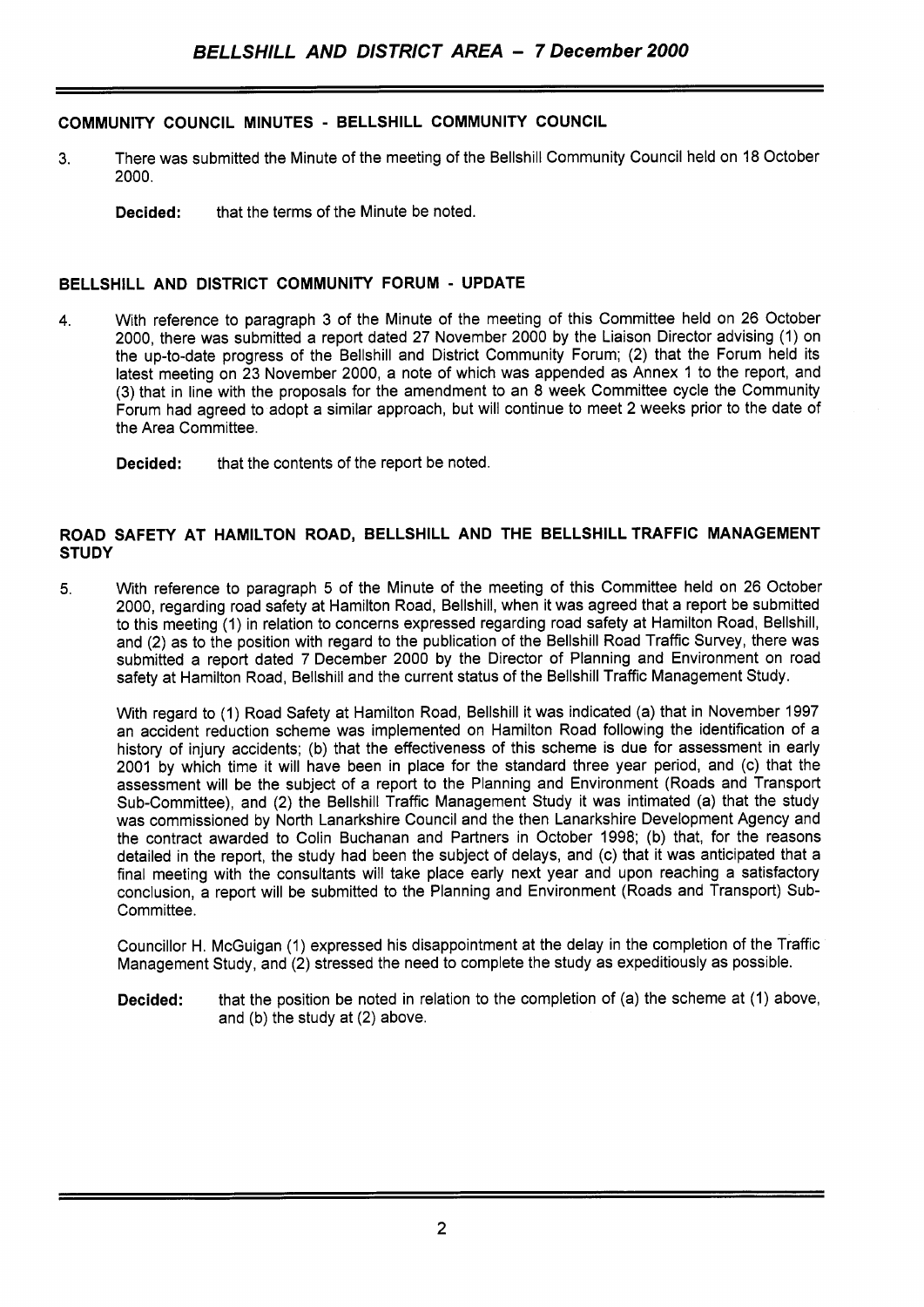#### **TIMETABLE AND VENUES FOR BELLSHILL AND DISTRICT AREA COMMITTEE MEETINGS DURING 2001**

6. With reference to paragraph 2 of the Minute of the meeting of this Committee held on 23 March 2000, there was submitted a report (docketed) dated 30 November 2000 by the Liaison Director listing for consideration proposed venues for meetings of the Bellshill and District Area Committee during the year 2001, which included venues in Bellshill, Holytown, Newarthill and Viewpark.

#### **Decided:**

- (1) that it be agreed in principle that meetings of the Bellshill and District Area Committee be rotated around the district;
- (2) that the locations be the subject of consideration at the next meeting, and
- (3) that it be noted that the next meeting of the Committee scheduled for 15 February 2001 would require to be changed to another date in view of budget meetings to be held that day.

### **COMMUNITY GRANT SCHEME** - **CONSIDERATION OF APPLICATIONS**

7. With reference to paragraph **4** of the Minute of the meeting of this Committee held on 26 October 2000, there was submitted a report dated 27 November 2000 by the Director of Community Services detailing applications for Community Grants covering more than one Area Committee boundary together with continued and new applications specific to the Bellshill and District Area Committee.

#### **Decided:**

- (1) that authority be delegated to the Director of Community Services, after consultation with the Convener, and the appropriate local Member, to award late grant requests for activities during the festive period, and that any such grant awards be subsequently reported to this Committee for homologation, and
- (2) that subject to receipt of any outstanding information, the applications for Community Grants be dealt with as follows:-

## **(1) APPLICATIONS COVERING MORE THAN ONE AREA COMMITTEE BOUNDARY**

#### **(a) CONTINUED APPLICATIONS**

| <b>Group/Grant Requested</b>                                                                         | <b>Purpose of Application</b>                                                 | <b>Decision</b> |
|------------------------------------------------------------------------------------------------------|-------------------------------------------------------------------------------|-----------------|
| Society for the Protection of the<br>Unborn Child (CG00/01-58) - £1,500<br>(previously awarded £650) | To assist with general running costs<br>and purchase of educational materials | Nil award       |
| Motherwell Elderly Forum<br>(CG00/01-268) - £1,200 (previously<br>awarded £280)                      | To assist with running costs                                                  | Nil award       |
| Scottish Campaign for Nuclear<br>Disarmament (CG00/01-272) - £200                                    | To assist with cost of developing<br>website publicity for North Lanarkshire  | Nil award       |
| Carfin Harp AFC - (CG00/01-273) -<br>£200                                                            | To assist with hire of pitches for<br>coming season                           | Grant £50       |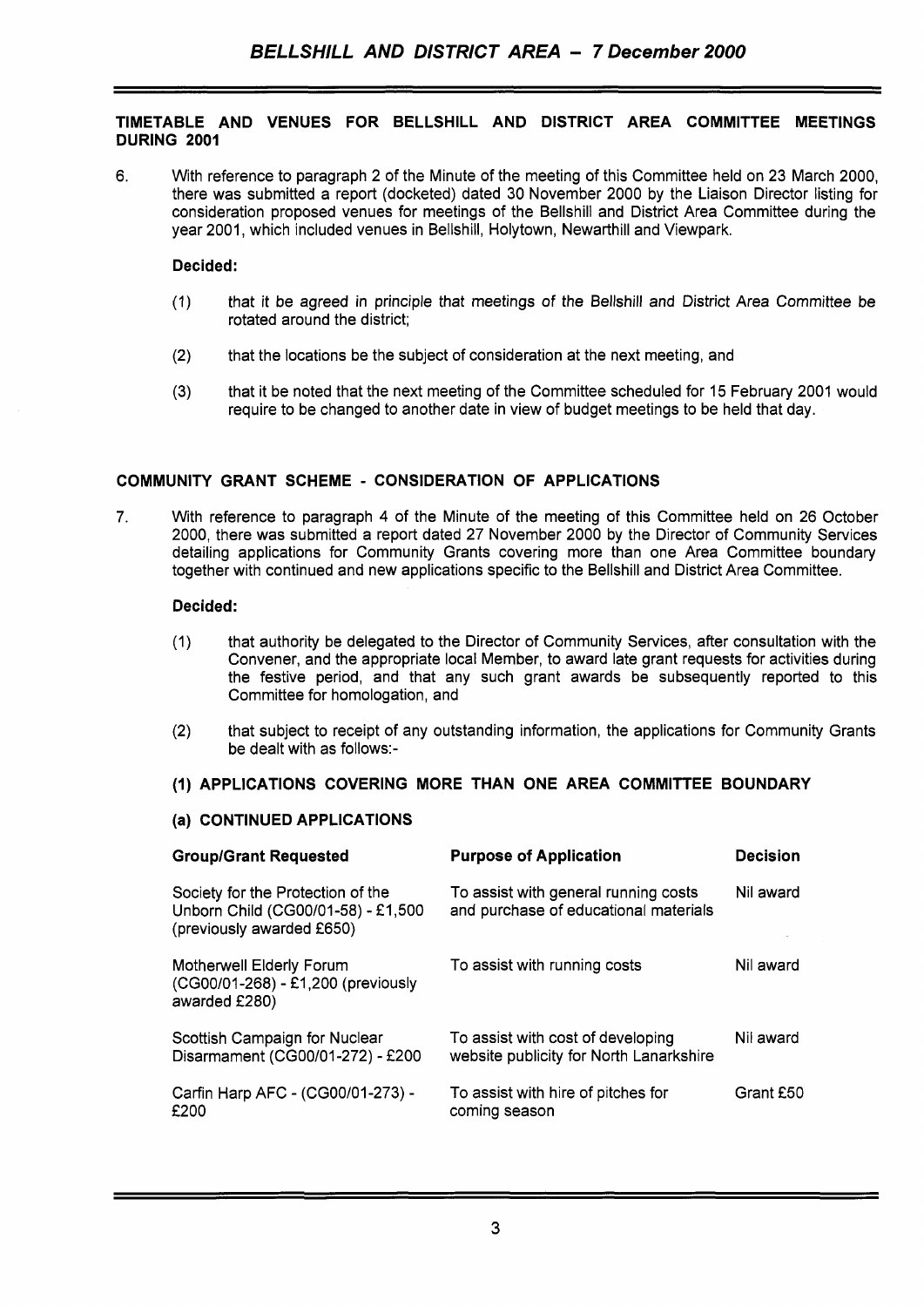## **(b) NEW APPLICATIONS**

| <b>Group/Grant Requested</b>                                           | <b>Purpose of Application</b>                                                                  | <b>Decision</b>                                          |
|------------------------------------------------------------------------|------------------------------------------------------------------------------------------------|----------------------------------------------------------|
| St. Francis Xavier Parochial<br>Committee (CG00/01-340) - £500         | To assist with costs of Christmas<br>dinner, entertainment, transport and<br>gift              | Grant £150                                               |
| Keir Hardie Coyotes Roller Hockey<br>Club (CG00/01-343) - £1,500       | To assist with purchase of equipment                                                           | Grant £200 and<br>continued for further<br>consideration |
| <b>Strathcarron Hospice Charity Shop</b><br>(CG00/01-344) - £2,000     | To assist with costs of rent                                                                   | Grant £30 and<br>continued for further<br>consideration  |
| One Way Group (CG00/01-345) -<br>£2,000                                | To assist with purchase of recording<br>equipment, tapes and CDs                               | Grant £30 and<br>continued for further<br>consideration  |
| Wishaw and District Branch of<br>Arthritis Care (CG00/01-347) - £1,840 | To assist with general running costs<br>and purchase of stationery                             | Continued for further<br>consideration                   |
| <b>Charter Pensioners Association</b><br>(CG00/01-348) - £500          | To assist with costs of dinner dance                                                           | Continued for further<br>consideration                   |
| The Barn Amateur Boxing Club<br>(CG00/01-445) - £2,000                 | To assist with purchase of equipment                                                           | Continued for further<br>consideration                   |
| Jack and Jill Support Group<br>(CG00/01-488) - £2,000                  | To assist with costs of taking families<br>away to Holiday Centre                              | Grant £230 and<br>continued for further<br>consideration |
| 1st New Stevenston Girls' Brigade<br>(CG00/01-490) - £2,000            | To assist with costs of sports, buses<br>for outings and purchase of<br>microphones and stands | Continued for further<br>consideration                   |
| Neilson Hall Men's Fellowship<br>(CG00/01-507) - £500                  | To assist with cost of outing                                                                  | Grant £50 and<br>continued for further<br>consideration  |
| St. Andrew's Hospice Fayre Group<br>(CG00/01-509) - £270               | To assist with costs of hiring Town<br>Hall and Lesser Hall                                    | Continued for further<br>consideration                   |
| Carfin Parish Church<br>(CG00/01-533) - £700                           | To assist with purchase of folding<br>tables                                                   | Continued for further<br>consideration                   |

# **(2) APPLICATIONS SPECIFIC TO BELLSHILL AND DISTRICT AREA COMMITTEE**

# **(a) CONTINUED APPLICATIONS**

| <b>Group/Grant Requested</b>                                                  | <b>Purpose of Application</b>                                                            | <b>Decision</b> |
|-------------------------------------------------------------------------------|------------------------------------------------------------------------------------------|-----------------|
| Health and Support Group<br>(CG00/01-293) - £500 (previously<br>awarded £100) | To assist with purchase of equipment,<br>general running and activity<br>programme costs | Nil award       |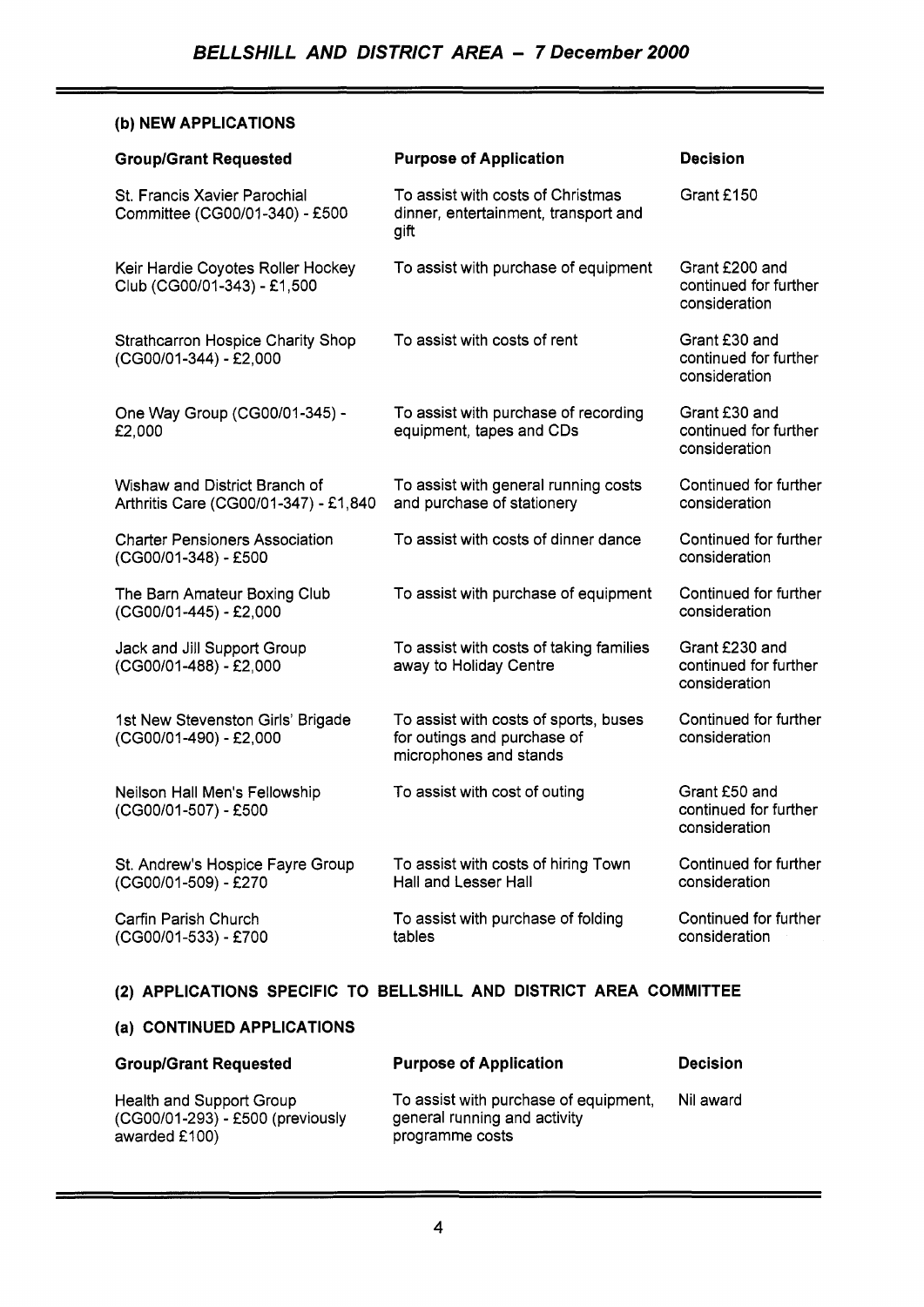## **(b) NEW APPLICATIONS**

| <b>Group/Grant Requested</b>                                                                 | <b>Purpose of Application</b>                                                                                            | <b>Decision</b>                                          |
|----------------------------------------------------------------------------------------------|--------------------------------------------------------------------------------------------------------------------------|----------------------------------------------------------|
| <b>Holytown Primary Parents</b><br>Association (CG00/01-407) - £200                          | To assist with purchase of sporting<br>equipment and football strips                                                     | Grant £200                                               |
| <b>Mossend Primary Parent Teachers</b><br>Association (CG00/01-408) - £500                   | To assist with costs of Christmas<br>parties, outings and treats                                                         | Continued for further<br>consideration                   |
| <b>Community Indoor Bowling Club</b><br>(CG00/01-409) - £200                                 | To assist with purchase of bowling<br>carpet                                                                             | Grant £150                                               |
| <b>Newarthill Amateur Football Club</b><br>(CG00/01-410) - £2,000                            | To assist with running costs and fees<br>throughout the year                                                             | Grant £200 and<br>continued for further<br>consideration |
| <b>Bellshill and District Citizens Advice</b><br>Bureau (CG00/01-411) - £100                 | To assist with costs of Christmas<br>social event for volunteers                                                         | Grant £60 and<br>continued for further<br>consideration  |
| <b>Clay Road Sheltered Housing</b><br>Complex (CG00/01-412) - £200                           | To assist with costs of Christmas<br>dinner and concert                                                                  | Grant £200                                               |
| Bellshill and Mossend YMCA Out of<br><b>School Childcare Service</b><br>(CG00/01-413) - £720 | To assist with costs of taking children<br>to pantomime                                                                  | Grant £260 and<br>continued for further<br>consideration |
| <b>Bellshill Community Council</b><br>(CG00/01-414) - £350                                   | To assist with costs of Remembrance<br>Day Parade                                                                        | Grant £140 and<br>continued for further<br>consideration |
| Holytown Girls' Brigade<br>(CG00/01-415) - £200                                              | To assist with costs of crafts, outings,<br>transport and sports                                                         | Grant £200                                               |
| The Bellshill Babes (CG00/01-416) -<br>£400                                                  | To assist with purchase of sound<br>equipment, ladders, material, crafts<br>and paint also the hire of some<br>equipment | Grant £100                                               |
| Bellshill (South) Senior Citizen's<br>Group (CG00/01-417) - £600                             | To assist with costs of meal,<br>entertainment and gift                                                                  | Grant £300 and<br>continued for further<br>consideration |
| Hattonrigg Senior Citizens Centre<br>(CG00/01-418) - £200                                    | To assist with costs of Christmas<br>dinner                                                                              | Grant £150 and<br>continued for further<br>consideration |
| John Doyle Centre OAP (CG00/01-<br>419) - £100                                               | To assist with costs of bus run and<br>Christmas dinner                                                                  | Grant £100                                               |
| Semi Housebound Committee<br>(CG00/01-420) - £200                                            | To assist with costs of outings                                                                                          | Grant £150                                               |
| St. Teresa's Social Committee<br>(CG00/01-421) - Unknown                                     | To assist with costs of Christmas treat                                                                                  | Grant £300                                               |

<u> 1989 - Jan Sterling Sterling av den større og det blev til større og det blev til større og det blev til stø</u>

≍